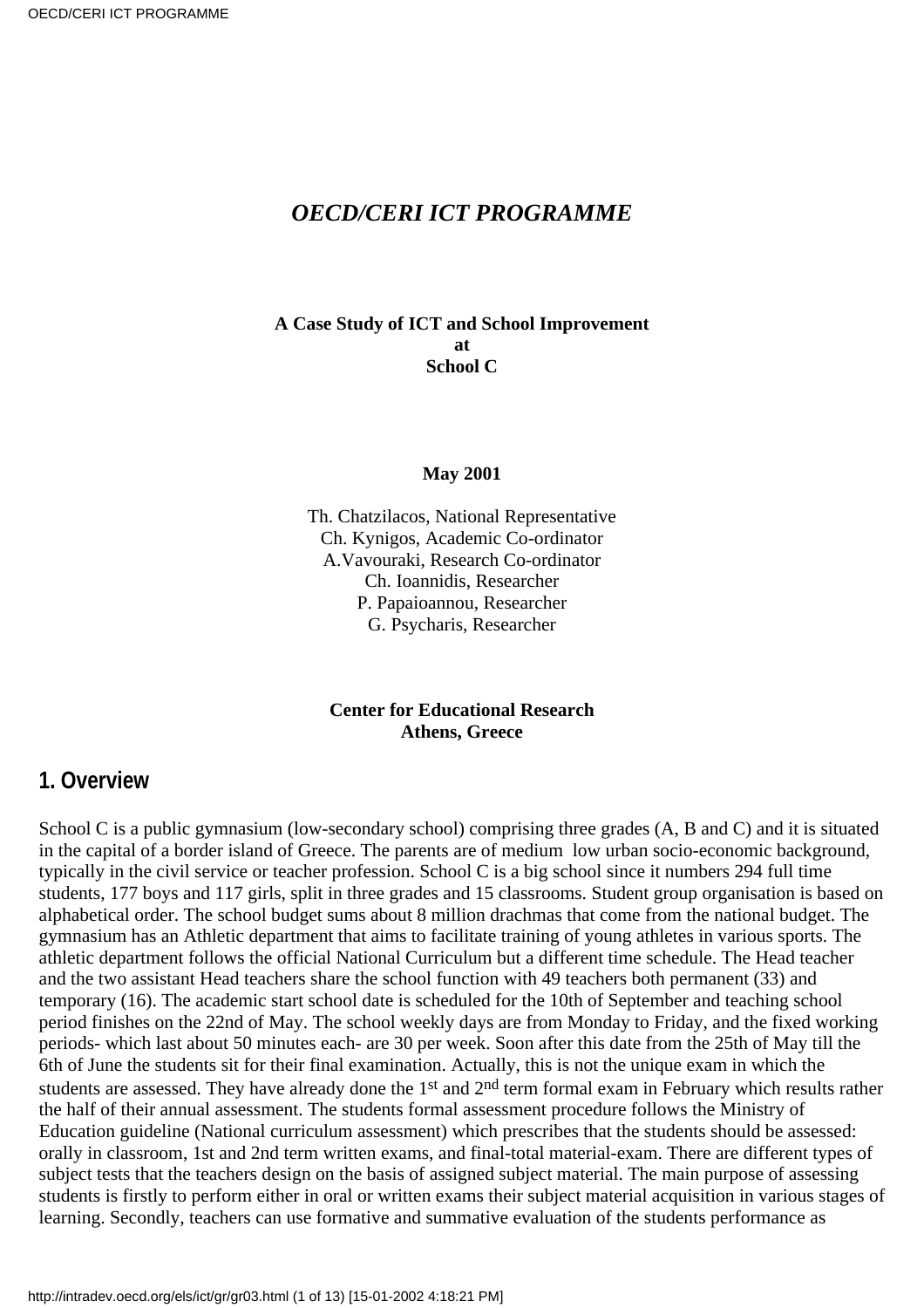feedback in developing tests which will improve their learning in the future.

The students performance level was also searched in two subjects in one average classroom. In mathematics the average performance was 15,01 up to 20, with 09 min and 20 max. In Modern Greek language the average performance was 16,9 up to 20, with 10 min. and 20 max.

The school has introduced the use of ICT in three ways. First the school uses ICT for administrative purposes: that is for keeping students records and processing statistical information about students. Second, ICT are used in the framework of Information Technology subject aiming to familiarise students with technology and computer applications. Finally, one tenth of teachers use ICT within their teaching aiming to enrich their teaching with modern multidynamic tools and facilitate the realisation of their teaching objectives. All students attend Information Technology session once a week, while students access to the computer lab within the framework of other curriculum subjects differs much as this is related to specific teachers that use ICT in their teaching. So, there are students that enter the lab only with their IT teacher once a week. There are students that enter the lab with their IT teacher once a week and 3-4 times a year more with another teacher. There are students that have been into the lab with more teachers and thus for much more times. All of the teachers that used ICT in their classrooms overworked to prepare computer-based lessons, and successfully enriched them with multidynamic tools, offering more possibilities for students, new opportunities and motivating lessons. They prepared student worksheets and lesson plans using ICT asking the computer science teacher for assistance with downloading material from the web. However, most of them, due to the recent of the effort, as well as to the inadequate training on pedagogical issues, they did not manage to shift to progressive learning approaches. The school community as a whole, views these accomplishments very positively and wishes to diffuse these efforts.

### **2. The past**

<span id="page-1-0"></span>The school first introduced Information Technology subject in the late eighties, as proposed in the IT National Curriculum<sup>[\[1\]](#page-12-0)</sup>. The subject aimed to familiarise students with Information Technology and computer applications.

In the mid-nineties, the school decided to participate in the newly launched project Odysseia. As revealed from the interview with the Headmaster, it was the Headmaster with the IT teacher at that time, who initiated and supported this idea. As revealed from the interview with the one of the teachers that is positioned in the school for many years and followed the process of the introduction of computers into the school, there was no opposition on behalf of the teachers. Teachers were free to participate or not in the program that the school initiated. Around 10% of the teachers use IT. The Foreign language teachers were the first ones that got involved with the introduction of computers into their teaching. As teacher 6 argued, that was because they were familiar with a foreign language, and because they were younger than the other subject teachers. She said however, that it was also a matter of temperament of the teachers. It seems that foreign language teachers still are mostly those that use the computer within their teaching. It is interesting that teachers that were observed teaching in the computer lab were the IT teacher, one science teacher and four Foreign Language teachers. Initial teacher training played an important role in introducing the computer use. Short training 40 hours courses were organised within the framework of Odysseas project for the interested teachers at that time, in both computer use and its integration into the teaching process. Teachers felt that although it was not enough, it was a good kick off start.

*We started in 1998.. they asked who was interested, they trained us some weekends for some months, what we say crash test, eight hours in front of the screen, but we learned many things...*

As teachers argued, after these organised short-training courses that took place that first year, little has been done with respect to teachers training. Only one short training course took place for the foreign language teachers on a weekend. Moreover, as teachers argued, the intensive organisation of the courses outside school time was not that effective.

*We would like more training, in the morning, often, in order to widen our knowledge, these that we learned two years ago, and the way we learned them, they took place on Saturdays, Sundays, they were too compressed, it is difficult for us who have families to attend,...it would be better to be once a week every six months, or two times every school year for one week in the mornings,...to have the time to learn things we do not know. Now our knowledge is very limited. (T4)*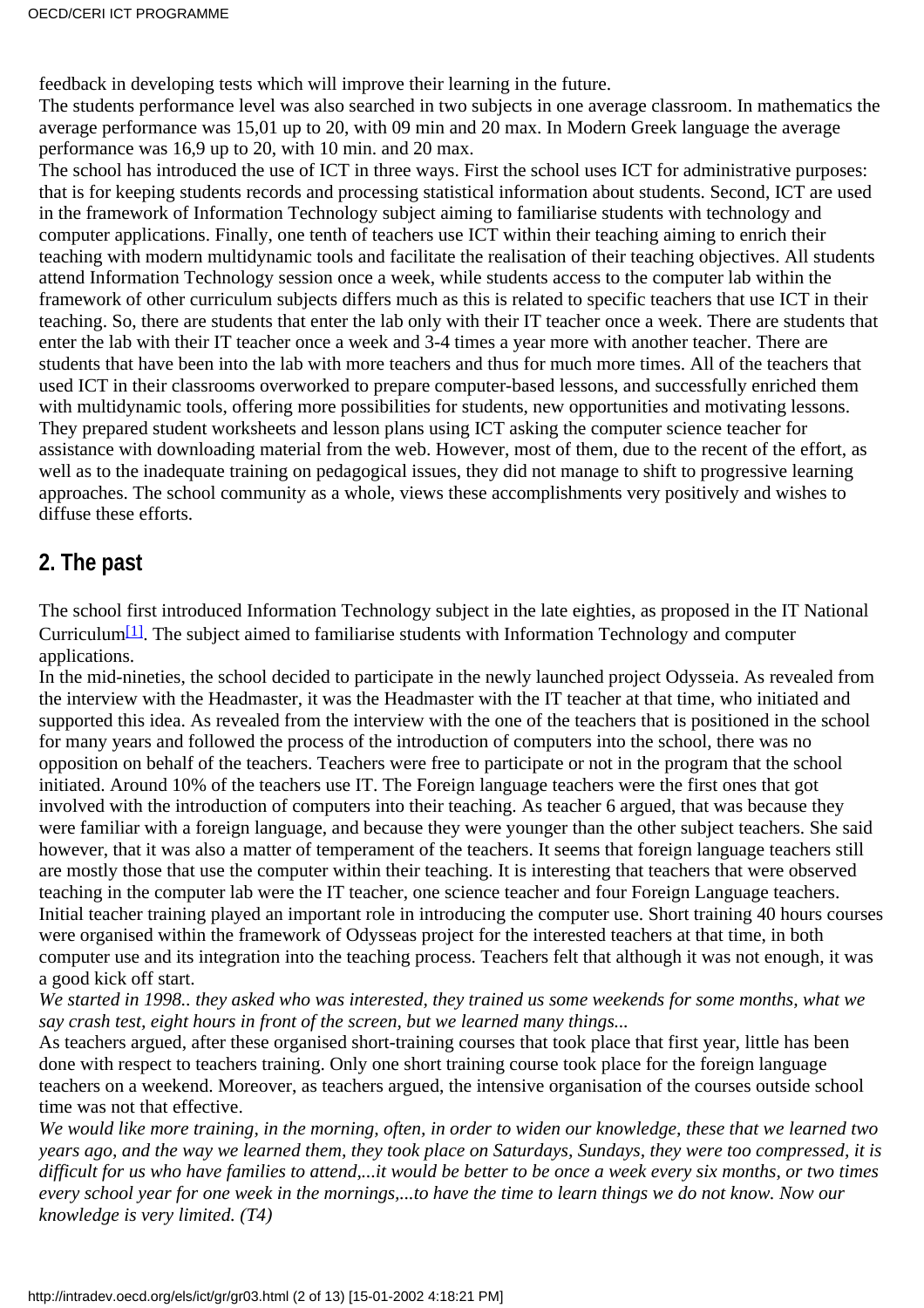Teachers argued that mainly the lack of technical support and inadequate training on pedagogical issues of the computer use were the reasons that computer use was not diffused more into the school. As already mentioned, teachers argued that more of their colleagues would have taken their students into the computer lab, if they had someone to support them before and during the time they used the computer lab. In-service training they had, it was adequate to familiarise them with basic computer use, but not adequate to make them feel competent and confident enough to integrate computers within their teaching.

## **3. The present**

The school has introduced computer use in three ways: for administrative purposes; as a separate subject for learning; and third as a tool for learning other curriculum disciplines.

As the Director of the school argues, the most dominant use of ICT is within the framework of Information Technology subject:

*They (computers) are used mainly by the IT teacher but also in a way from the other subject teachers. From the other disciplines, Foreign Language teachers are the ones who use them mostly*

Looking at the way that computers were used for administrative purposes, as revealed from the interview with the Director of the school, one PC was located in the teachers office for such use. It was used by the IT teacher and another teacher to keep students records and some statistical information. It has to be noticed that ICT was not used for internal paperwork. No ICT printouts on the walls were observed to indicate such use. Turning to the use of ICT within the school curriculum, the school following the official National Curriculum offered Information Technology as a separate subject in all three grades of gymnasium once a week. The aim of the subject was to familiarise students with the Information Technology and computer applications. Students in the first and second grade were not are assessed, while students in the third grade were<sup>[2]</sup>. Information Technology was not related with other curriculum subjects and it was taught by a specialist IT teacher. Programming is a small part of the ICT curriculum. The curriculum provides a choice amongst Basic, Pascal, Logo and Cobol as programming languages. It has to be mentioned that the subject was not taught in the old lab established for the teaching of IT, since it was considered out of date, and thus, not adequate to cover the needs of the teaching of Information Technology.

<span id="page-2-1"></span><span id="page-2-0"></span>In addition to the teaching of Information Technology subject as proposed by the Greek IT National Curriculum, the school attempted to integrate the use of computers in other curriculum disciplines, participating in the national project Odysseia.<sup>[3]</sup> As revealed from the interview with the Director of the school, ten teachers of other subjects used computers within their teaching sessions. However, five of them used them more often. As these teachers argued, they used computers four times a year with each of the class they teach. For example, the teacher 1 prepares 2-3 computer-based lessons a year and implements them as many times he teaches these units with different group of students. There was no school policy for the frequency of the computer use in each grade or aims and activities with the computer. The computer use was a matter of the teachers. Interesting teachers were going to the computer lab with their classroom whenever they felt they needed to use computers in their teaching. This way, two different classrooms (groups of students) might had very different access to the computer lab, depending on their teachers. As shown from the interviews with the students, two of them did not use computers into subjects other than of the IT. One of them used computers, and especially the Internet, with the English teacher only, but many times. The fourth student had been into the lab many times with the Science and German teachers, in German language, Chemistry and Biology classes. It has to be mentioned that students had no access in the computer lab, unless they were accompanied with one of their teachers.

## **3.1 Infrastructure**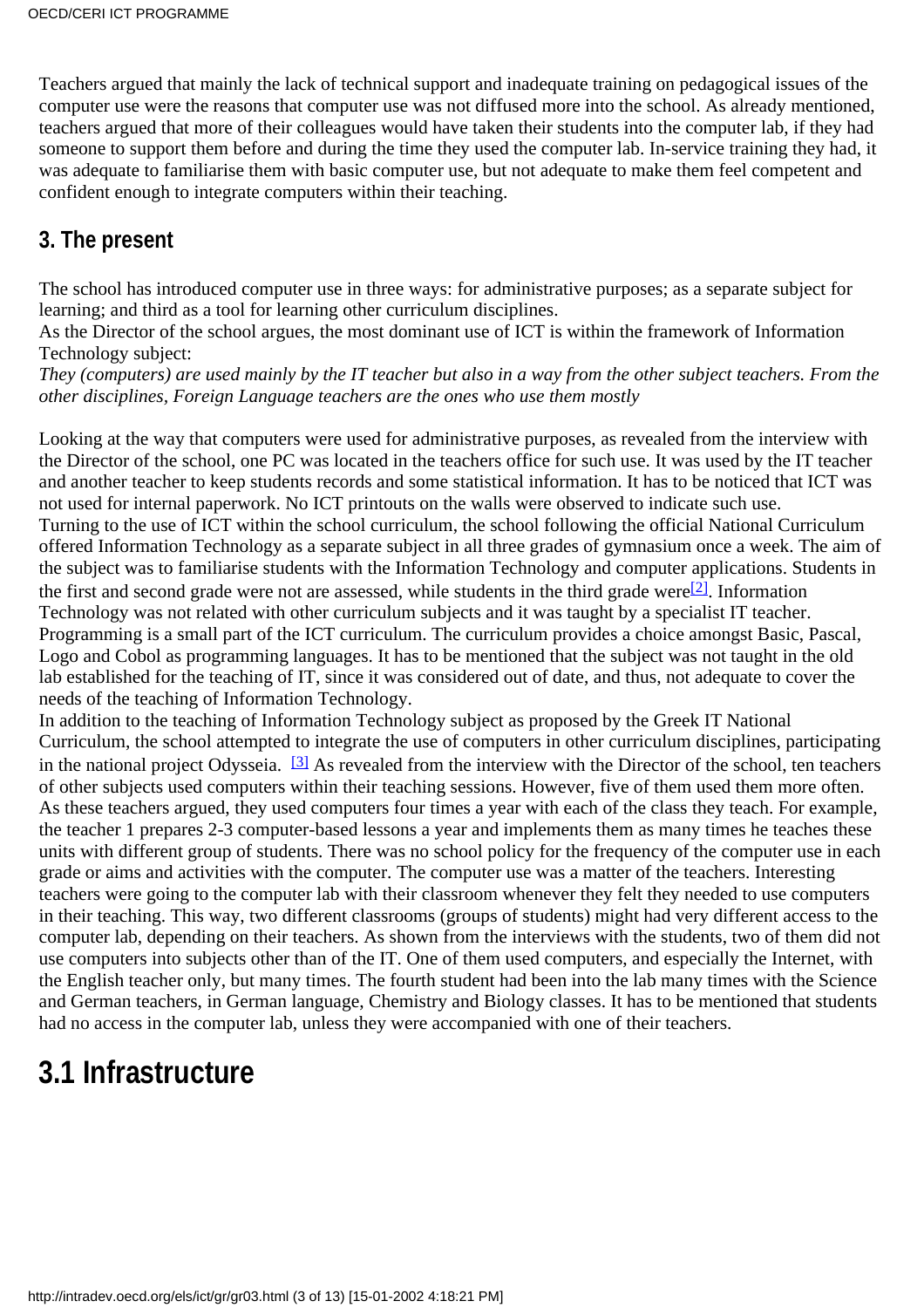**The school in order to accommodate ICT use developed the following technical infrastructure:**

**a) One PC and a printer in the teachers office used for students records and statistical information.**

**b) One old computer lab with old 8086 desktops**

**c) One computer lab locally networked with one server, ten workstations Pentium II 200, 64 Ram and one printer. The network provides Internet connection.**

**The Ministry of Education provided all equipment. The first lab was established in the early years (late eighties) for the teaching of Information Technology subject. The second computer lab was established in the mid nineties within the framework of the pilot project Odysseas.**

# **3.2 Support**

The project Odyssey provided technical support to all schools that participated in the project. It seems though that it was not adequate for the needs of the observed school that was located in an isolated island of Greece, far from the capital. Although the previous year a person responsible for the maintenance of the computer lab as well as for teachers support was positioned, such a person was not positioned the year that the research took place. Thus, the IT teacher had by his own initiative and without being paid for this, took the responsibility of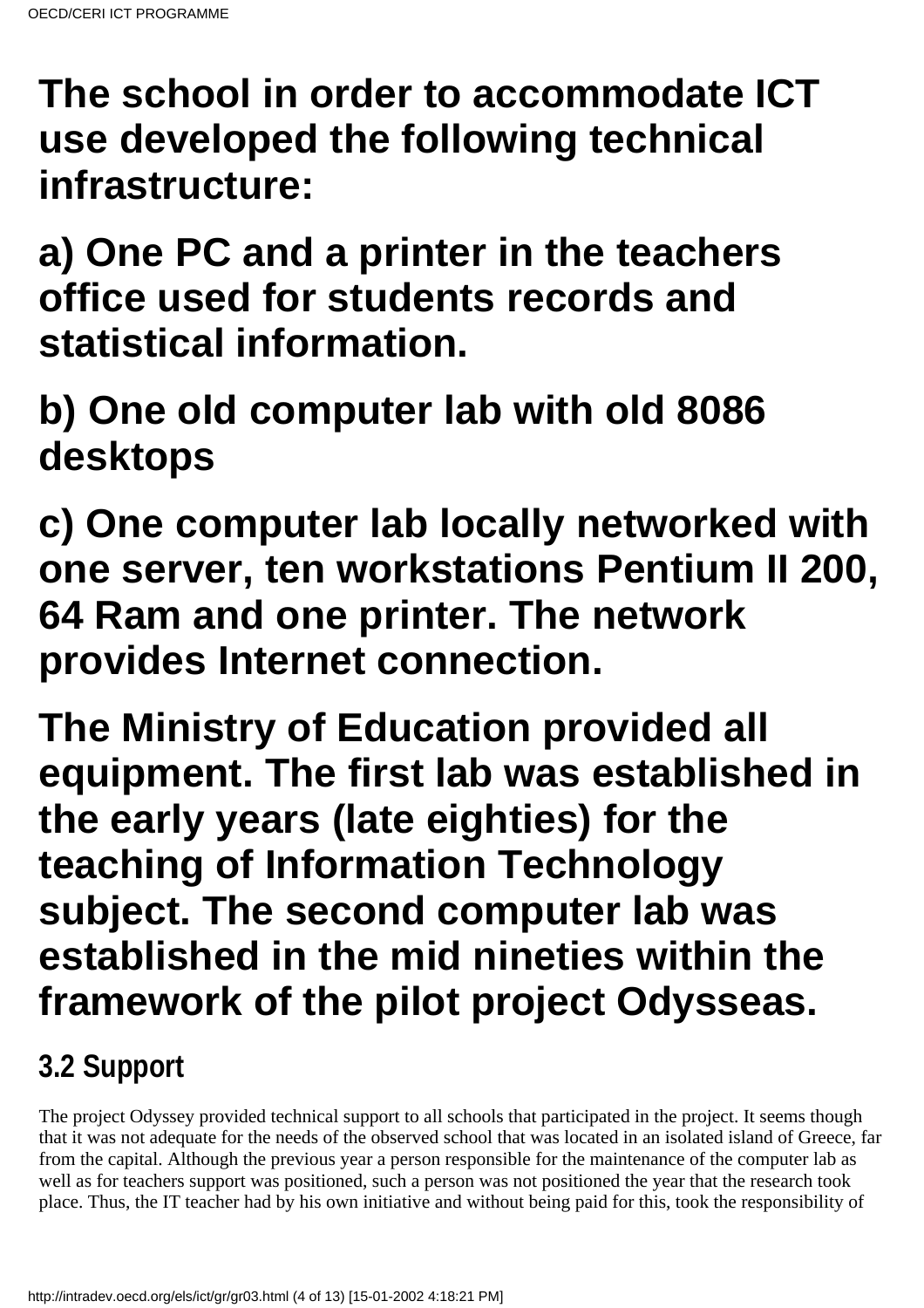the maintenance of the computer lab, as well as of teachers support.

Technical support for any damages on the equipment was provided according to the contract by the Provider Computer Company that is based in the capital of Greece. As illustrated by the IT teacher, this was time consuming.

*Last year we had problems with the server... we sent it to Athens and it took a lot of time to be updated and return to the school. Thus we did not work in the network.*

Moreover, the lack of a person positioned to provide technical support seemed to hinder the diffusion of computer use among teachers. As the Director of the school argued, more teachers wanted to go into the computer lab and use the computers in their teaching, but they did not do because they did not felt confident enough.

*Last year we had and it was very positive. If we had, more teachers would go into the labs and use computers...when the computer crashes and the teacher can not use it, he becomes disappointed and he does not easily use it again, due to the lack of technical support. (HT)*

*You feel security that there is someone who knows more than you know what to do when this thing (the computer) stacks, and that helps. (T6)*

As for educational support, as mentioned in section 2, when the program Odyssey started, teachers had some short intensive training courses both on computer use in general, and on computer use into their teaching. No other kind of educational support was organised.

## **3.3 Computer use and activities**

Three sessions of IT teaching were observed: two in the third grade (14-15 years old) and one in the first grade (12-13 years old). The teacher was the same, since the school had only one IT teacher who taught IT in all grades. The session in the first grade was concerned with theoretical issues on Computer Science: the invention and evolution of the computer and the internal parts of the computer. The other two sessions in the third grade were concerned with sound, image and video processing. The teacher in order to teach the above topics used the Internet as a source of information as well as computer applications, such as software for image processing. Students were siting on groups of two and worked together in the computer that was in front of them. However, the teacher had the central role in the process teaching the whole class, standing in the middle of it. The teacher was directing the whole process, presenting information, posing content specific questions, selecting the students that could answer the posed questions, and guiding students actions. It was noteworthy that the students were performing specific actions on the computers following the teachers specific commands. The teacher had the central role managing the communication line from teacher to the whole class or from the teacher to a specific student and from student to the teacher. During the whole session the teacher was explaining and giving further information on students where he thought it was needed.

Turning to the computer use into the teaching of other subjects, during the visit to the school, nine teaching sessions were observed, where computers were used as tools to teach curriculum subjects other than Information Technology as follows. Two sessions on Science with the Science teacher (T2), four sessions on English with two different teachers (T3,T4), and three sessions on German again with two different teachers (T5, T6) were observed.

Differences were observed between the above teaching sessions with respect to the ICT resources used but also to the organisation of the lesson. All foreign language teachers used the Internet as a resource of information. It seems that the nature of the subject encouraged the use of Internet, since students could find information on different topics, while practising at the same time at the taught language. By contrast, the Science teacher used CDROMs from the market in Greek language. Both CDROMs provided information of specific units of the subject as well as exercises and questions for the students.

As for the organisation of the lesson, three out of the five teachers observed followed whole class teaching. In these three cases, students were sitting in front of the computers on groups of two and worked with the computer that was in front of them. As in the Information Technology teaching sessions observed, the teacher had the central role in the teaching process, standing in the middle of the classroom. The teacher each time started the session by presenting the aim of the lesson, the task for the students as well as needed information on the taught topic. Next, the teacher proceeded by distributing a worksheet for the students to work on. The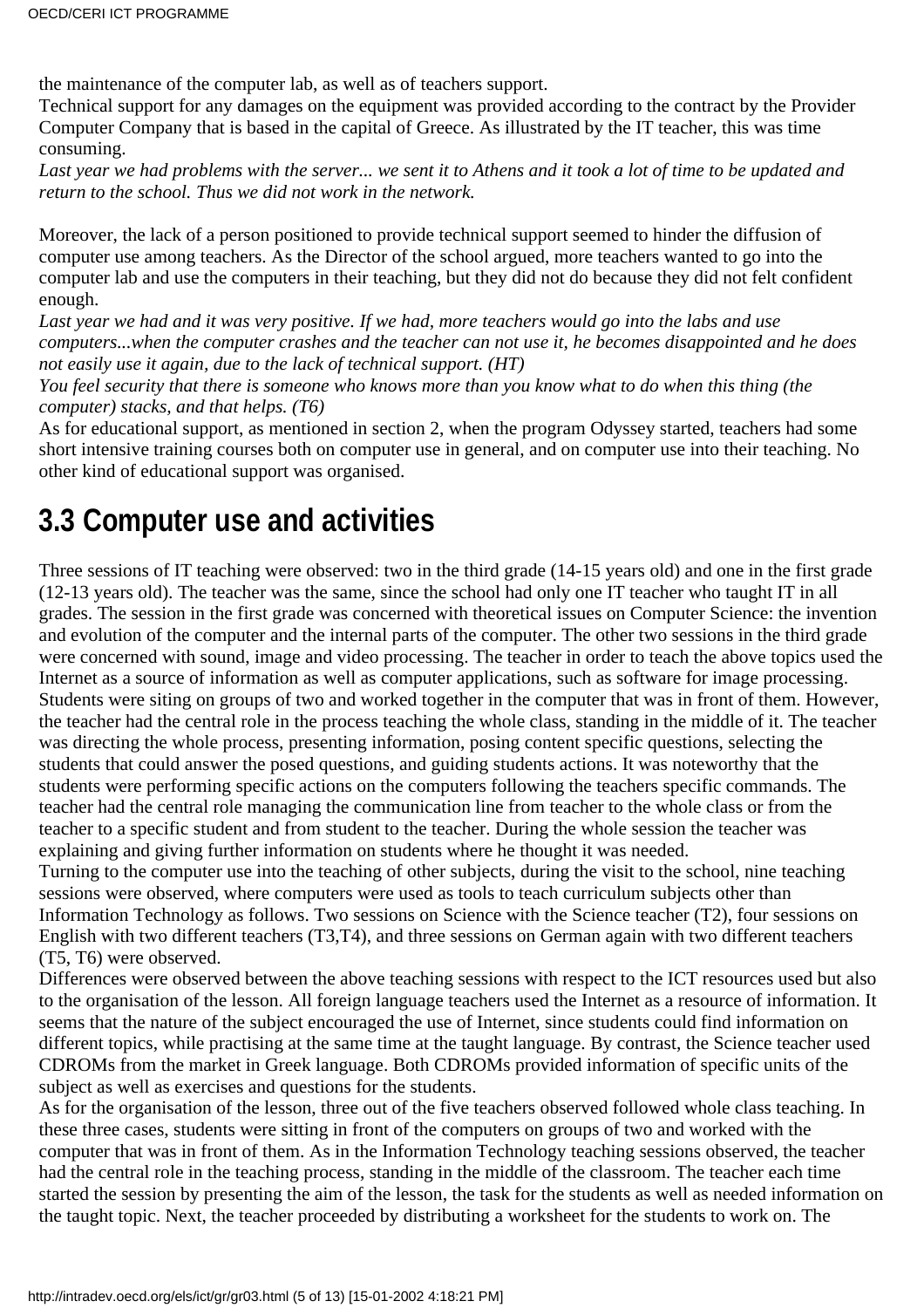teacher was again in control, guiding students actions on the computer, as well as managing the communication line from the teacher to the whole class or from the teacher to a specific student and from student to the teacher. He/she was posing mainly content specific questions, selecting the students that could answer these posed questions. At the same time students were filling in the answers to the questions on the worksheet one by one. During the whole session the teacher was explaining and giving further information on students where he/she thought it was needed. Students were not navigating by their own initiative. All students were proceeding together doing the same thing.

One out of the five observed teachers used a combination of whole class teaching and autonomous student groupwork. Two sessions taught by this teacher were observed. Both times, students were sitting in front of the computers on groups of two and worked with the computer that was in front of them. The lesson was organised in three parts. In the first part (5 minutes out of the 45), the teacher started the session being in control of the process standing in the middle of the classroom. She presented the aim of the lesson, the task for the students distributing a worksheet for the students to work on, as well as needed information on the taught topic. In the second part, which was the longest (30 minutes out of 45), the teacher encouraged autonomous student groupwork. Students were working on the working sheet together interacting with each other within the group, since many of the questions needed students interpretations and reflection on the information gathered. It has to be noticed that student groups were working on two different tasks given by the teacher. The teacher, this time, was moving between students groups offering help mainly after students initiative. It seemed that that the teacher provided mostly prompts to students to continue their thinking than provided information or solutions to their problems. The final part of the lesson (10 minutes out of 45), was devoted to the presentation of students work, following again whole class teaching. The teacher was again in control, managing the communication line from the teacher to the whole class or from student to the whole class. He/she was repeating one by one the questions posed on the working sheet, selecting the students that could answer these posed questions. All students were following this process and they were checking their answers.

It was revealed that teachers followed a specific organisation for all the sessions they taught. For example, teacher 3 (T3) followed whole class teaching keeping control of the learning process, in both English sessions she taught. Only one out of the five teachers used different types of organisation of her lesson. Specifically, in the first observed session she used a whole class teaching approach as described above. In the second session observed she used a combination of whole class teaching with autonomus student groupwork as described above.

Collected data was not adequate to explain why teachers followed the specific paradigm of lesson organisation, or even why one of the teachers followed different lesson organisations. It might be suggested that when teachers use computers into their classrooms, they use the same lesson organisation they use when they teach without computers. Data collected does not permit us to understand the way if so- teachers changed their old practices due to the use of computers.

## **3.4 School communitys perceptions on the use of ICT and its relation to educational innovation**

Looking first at the way teachers perceived the use of ICT in their school, it was shown from the interviews with them, that all of them viewed the use of ICT as a supplementary tool for their teaching. They argued that ICT facilitated the realisation of their teaching objectives, and encouraged the activities they used in their teaching. This is illustrated from their words.

*I consider it is necessary. But I insist on the teaching of the unit first, I do not go directly on the computer*. *(T1) I can not say that I definetily need the computer to continue my work... we make our lesson, we learn grammar, and sumplumentary we use computers. (T3)*

Additionally, most of them perceived the computer based-activities as an effective way for repetition and assimilation of the already acquired knowledge. They also believed that computer-based lessons in the computer lab were an alternative to the traditional teaching in the classroom, in the sense that they motivated students learning providing a dynamic teaching aid for representations. As illustrated by a teacher, *It is a teaching aid, it has the effect of motion, ... (T1)*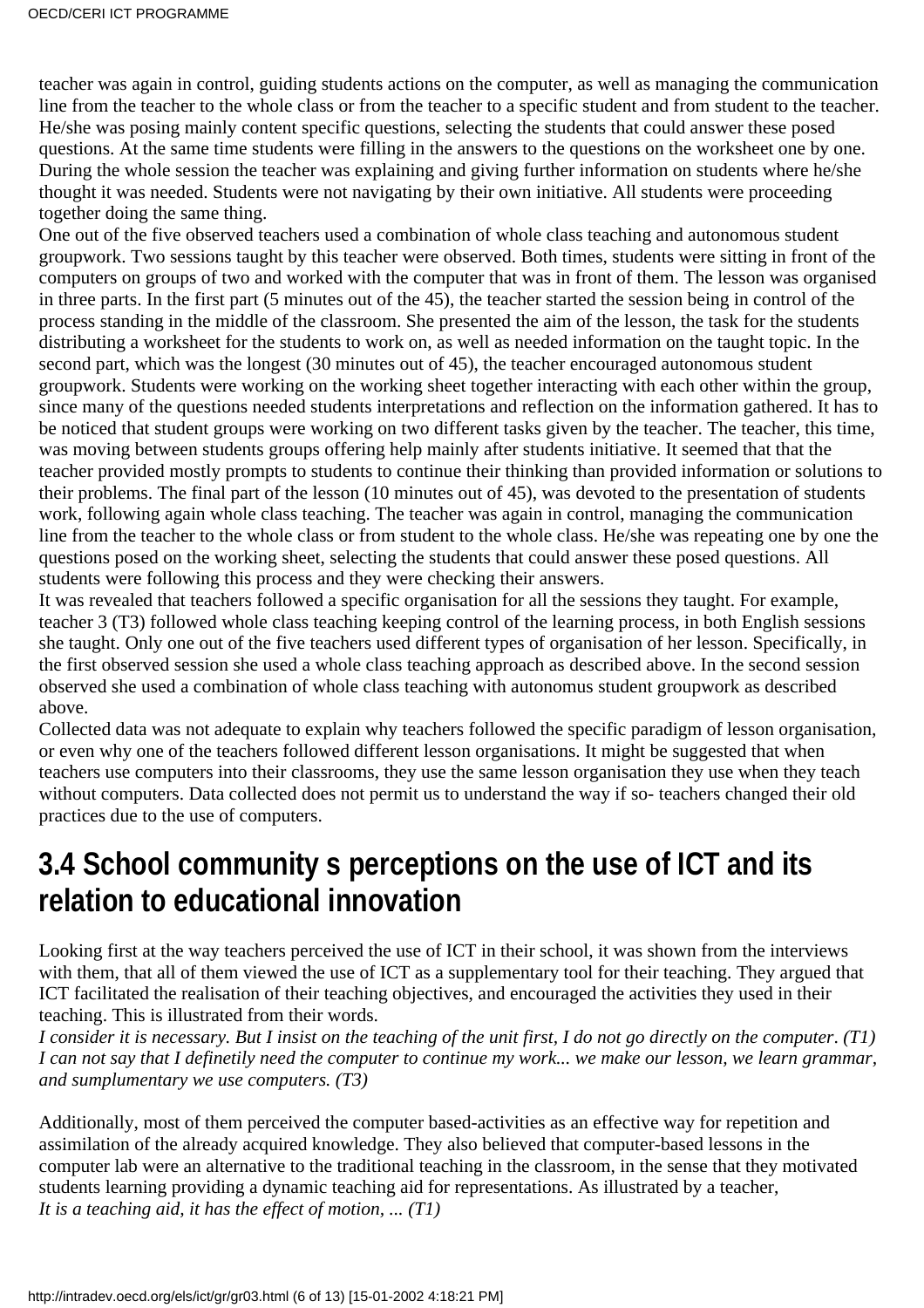Some of the teachers also viewed the computer, and especially WWW-based activities, as an information resource for students, but also a way to familiarise students with technology and computer applications. *...they find a lot of information, they see pictures, they get familiarised with technology*. (T3) Finally, one of the teachers mentioned that computer use encouraged new ways of learning, that is open learning approaches. However, she argued that it was not the computer use per se that encouraged these new leaning situations. It was the teacher that aimed to such approaches facilitated though by the computer use. *It is different from the traditional lesson, However, this have been already changed. I do not sit on the teacher chair anymore, our lessons are not like this anymore... it is just a complement to all we already do. (T6)*

Turning to the way parents perceived the use of ICT in their children s school, it was revealed that they did not actually know how the school had introduced computer use. Two of them did not know at all how their children used computers in school, and two of them knew only about the teaching of IT. As for their perceptions about the use of computers in general, they viewed the computer use as necessary tool for the modern society, a tool that their children should know how to use. Moreover, they perceived computers as information sources. Finally, they believed that computers help their children s learning in the sense that by using them, they save time.

Turning to the way students perceived the use of ICT, it was revealed that they found it interesting, motivating, and different comparing to the traditional aids and mediums used. They also believed that computers were information sources. One of them talked about learning through CD-ROMs.

### **4. Main hypotheses**

In what follows we discuss the main hypotheses of the study in the light of the empirical evidence that have been presented in the preceding sections.

#### **Technology is a strong catalyst for educational innovation and improvement especially when World** 1. **Wide Web is involved.**

The information we collected from the teachers and the administrator interviews concerning the history of the introduction of ICT in their school, supports the second part of the hypothesis. As teachers argued, the computer use, although it provided a modern multidynamic tool they used it to support existing practices in their classrooms, traditional or progressive. As observed in the teaching sessions, the teachers modernised their teaching in terms of materials used, and tried to shift to more open learning approaches. Most of them, however, they could not avoid returning to the traditional teacher centered teaching model.

#### **The diffusion of the innovation/improvement (and therefore of ICT) followed the traditional** 1. **diffusion pattern for innovations, as outlined by Rogers (1995).**

As we have discussed, the school introduced the use of ICT in the school participating in the national project Odysseas funded by the Ministry of Education. Participation of the school was accepted since the Headmaster of the school and the most of the teachers at that time were willing to participate and organise pilot computer based lessons. However, the involvement of the teachers was by no sense obligatory, and there was no specific school policy related to the aims of the computer based activities or specific subjects for ICT to be used. It was up to interested teachers to get involved and use ICT in their teaching. Still, it is the interested teachers who use ICT in their teaching. It seems that inadequate in-service training on the use of ICT in the teaching practice and lack of technical support in the lab discouraged the rest of the teachers to risk and get involved in the innovation. It had to be highlighted though that the effort of the school and of the introduction of ICT use in Greek schools in general is very recent. Thus, there was not the necessary time to allow the appropriate structures for training or support to be built.

#### **Successful implementation of ICT depends mostly upon staff competence in the integration of ICT** 1. **into instruction and learning.**

As already mentioned, all the teachers that used ICT in their teaching modernised their teaching by using modern multidynamic tools that were used by the students and not the teacher anymore. However, most of them did not manage to shift their students learning to progressive approaches. It has to be highlighted that teachers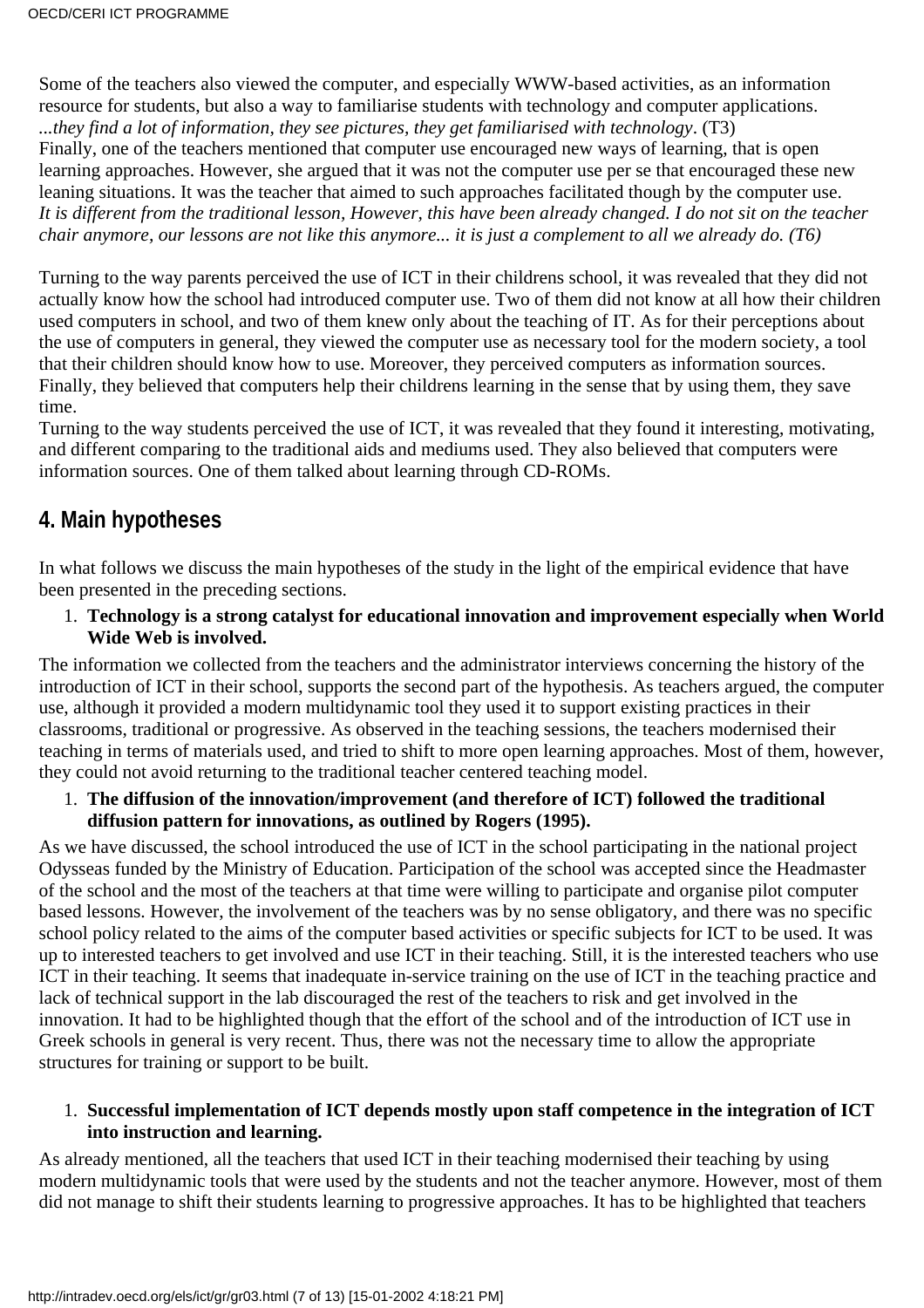worked very hard and additionally to their teaching duties to familiarise themselves with the computer use and applications, to prepare the computer based lessons, and try them out before entering the classroom. They were very enthusiastic with what they were doing and committed to try out at least some computer based lessons. In this sense, and considering how recent was this effort, they succeeded to integrate a modern tool in their classrooms overcoming technical problems and frustration. It will need though more time for these teachers to reflect on these first try outs and move forward to the next step of using the computer to upgrade their own teaching objectives. Moreover, it will need support on the pedagogical issues of using ICT and development of communication networks between teachers to exchange ideas and share activities.

**Gaps in academic performance between high and low poverty students will not increase when all** 1. **students have equal access to ICT.**

We cannot test the truth of the fourth hypothesis because academic performance was not related to the computer use.

**Successful implementation of ICT will lead to the same or higher academic standards in spite of the** 1. **low quality of many ICT materials.**

We cannot test the truth of the fourth hypothesis because academic performance was not related to the computer use.

### **5. Projection to the future:**

Our judgements about how likely it is that the school s accomplishments will remain are based on different factors.

#### **a) How well is the innovation integrated into the workings of the site.**

The implementation of ICT in the school is very recent. Computers are used for administrative purposes. However, only the IT teacher uses the computer located in the teachers room for such purposes. All students attend once a week an Information Technology class familiarising themselves with technology and computer applications. Additionally, a minority of teachers uses ICT to enrich their teaching providing a motivating interesting lesson using modern multidynamic tools to their students. Computer use though did nor represent a medium to escape from traditional teaching practices. Teachers argued that in case ICT disappeared not many things would change. All these evidence, considering the recent of the effort shows that the school has done important steps into the integration of ICT in the school everyday life. However, many things are left to be done. Teachers will need more training on the pedagogical exploitation of ICT to use them to shift to progressive learning approaches, while more teachers need to be involved in this effort conditioning they will be provided with the necessary support.

#### **b) What are the future plans of the school about the continuation of the ICT use.**

There is no evidence that there will be no continuation of ICT use in the school. On the contrary the school plans to expand the use of ICT within the teaching of curriculum subjects. The school, however, will need much support educational and technical- to engage more teachers at least on these first steps.

#### 1. **Whether the financial and other support to the innovation has been assured.**

For the continuation and further expansion of the ICT the financial support is also a presupposition. As discussed previously, the school participated in the project Odysseas funded by the Ministry of Education. This provided the necessary funds, equipment and technical and educational support for these first years. Now that the project ended, the Ministry of Education needs to fund the continuation of this effort, in order for the school s effort to survive and be established.

#### 1. **What do the administration, the staff, the students and parents think about the use of ICT.**

As discussed in the Present section, all the members of the school community expressed positive opinions about the ICT use. Although they had different opinions about the benefits from the use of ICT they all thought that it should be expanded.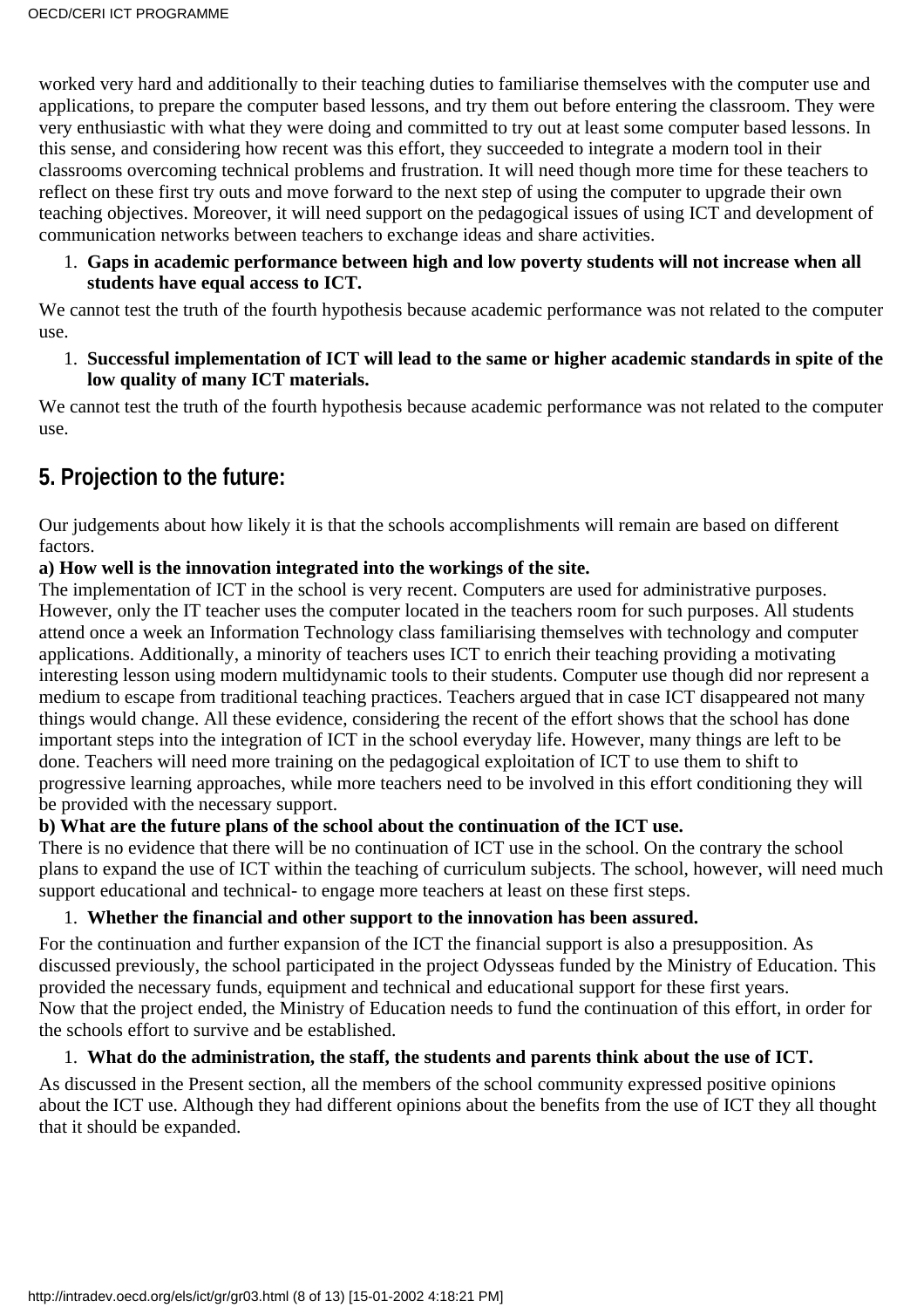## **APPENDIX A**

Consistent with the methodology described in the Workbook for Organisational Case Studies (OECD/CERI) a short-term explanatory case study has taken place in the school in order to compile a corpus of information that would allow a rich description of the ICT integration within the site. The data collection was completed in a three day visit of two researchers OF the ICT team of the Center For Educational Research. Classroom observations were conducted in the school as well as interviews with the staff. The purpose of classroom observations was (a) to validate how ICT is used in the lessons and (b) to gather evidence for how lessons were taught. The overall time of observation was 12 sessions of 45 minutes. The scheduling of the observations in school C shown at the Table 1 - was arranged in collaboration with the head master before the visit.

| <b>Teacher</b>  | <b>Subject</b> | Grade          | <b>Number of</b><br>observations | <b>ICT</b> use                      |
|-----------------|----------------|----------------|----------------------------------|-------------------------------------|
| T <sub>1</sub>  | Information    | $\mathcal{C}$  |                                  | Internet                            |
|                 | Technology     |                |                                  | Image and video processing software |
| $\overline{T1}$ | Information    | $\mathbf{A}$   |                                  | Internet                            |
|                 | Technology     |                |                                  |                                     |
| T1              | Information    | $\overline{C}$ |                                  | Internet                            |
|                 | Technology     |                |                                  | Image and video processing software |
| T <sub>2</sub>  | Chemistry      | $\mathcal{C}$  |                                  | <b>CD-ROM</b>                       |
| T <sub>2</sub>  | <b>Biology</b> | $\mathcal{C}$  |                                  | <b>CD-ROM</b>                       |
| T <sub>3</sub>  | English        | $\mathcal{C}$  |                                  | Internet                            |
| T <sub>3</sub>  | English        | $\bf{B}$       |                                  | Internet                            |
| <b>T4</b>       | English        | B              |                                  | Internet                            |
| <b>T4</b>       | English        | $\mathcal{C}$  |                                  | Internet                            |
| T <sub>5</sub>  | German         | $\overline{C}$ |                                  | Internet                            |
| T <sub>5</sub>  | German         | $\mathcal{C}$  |                                  | Internet                            |
| T <sub>6</sub>  | German         | $\mathcal{C}$  |                                  | Internet                            |

Table 1: Classroom observation plan

For the observational data collection one video-camera was used - occasionally moving to capture instances of the classroom atmosphere. Concurrently with the video-recordings, observation notes have been taken describing the overall classroom activity and focusing on potentially significant details and episodes in teacher practice, student groupwork and student communication. During our visits to the school 14 interviews were conducted: 1 with the head master, 4 with teachers (one not engaged in the ICT use), 4 with students, 4 with parents and 1 with the technical support specialist. The average time of each interview is shown at the Table 2.

| <b>INTERVIEWEE</b>   | TIME (min.) |
|----------------------|-------------|
| Head master          | 60          |
| <b>Teachers</b>      | 50          |
| Parents              |             |
| <b>Students</b>      | 30          |
| Technical specialist |             |

Table 2: Average interview time

Background data was also collected (i.e. students written presentations of their work) that served as complementary information to the video-recordings and observation notes, which formed the main corpus of our observational data. Verbatim transcriptions of all interviews were made.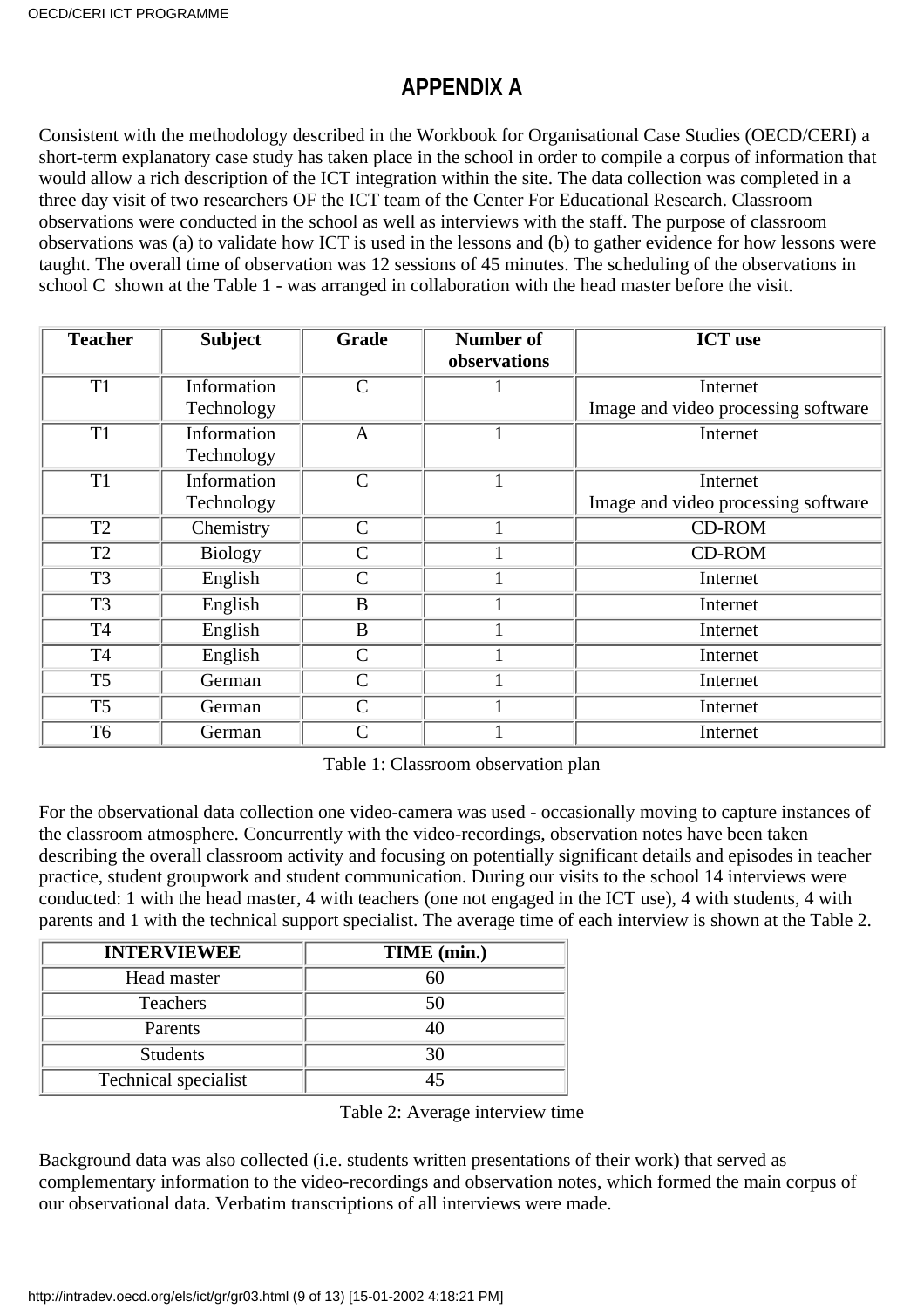## **APPENDIX B**

| Table 1. Familiarisation of teachers with computer applications                  |                            |                |                                |                           |                      |  |  |  |
|----------------------------------------------------------------------------------|----------------------------|----------------|--------------------------------|---------------------------|----------------------|--|--|--|
| How comfortable are you<br>with using a computer to<br>do each of the following? | <b>Very</b><br>comfortable | Comfortable    | <b>Somewhat</b><br>comfortable | Not at all<br>comfortable | <b>Missing cases</b> |  |  |  |
| 1. write a paper                                                                 | $\overline{4}$             | 3              | 7                              | $\overline{0}$            | $\overline{0}$       |  |  |  |
| 1. search for<br>information on the<br>World Wide Web<br>(WWW)                   | 3                          | 7              | 3                              | $\overline{0}$            |                      |  |  |  |
| 1. create and maintain<br>web pages                                              |                            | $\overline{0}$ | $\overline{4}$                 | 9                         | $\overline{0}$       |  |  |  |
| 1. use a data base                                                               | 1                          | $\overline{2}$ | $\overline{2}$                 |                           | $\overline{0}$       |  |  |  |
| 1. develop a data base                                                           |                            | $\theta$       | $\overline{2}$                 | 11                        | 0                    |  |  |  |
| 1. send and receive an<br>e-mail                                                 | 3                          | $\overline{2}$ | 4                              | $\overline{4}$            |                      |  |  |  |
| 1. write a program                                                               |                            |                |                                | 9                         | $\overline{2}$       |  |  |  |
| draw a picture or a<br>diagram                                                   |                            | $\overline{2}$ | $\overline{2}$                 | 9                         | $\Omega$             |  |  |  |
| present information<br>(e.g. use Power<br>Point or equivalent)                   |                            | $\overline{0}$ | $\theta$                       | 12                        |                      |  |  |  |

| Table 2. Importance of computer-related skills for teaching                             |                          |                |                |                                   |                |  |  |  |
|-----------------------------------------------------------------------------------------|--------------------------|----------------|----------------|-----------------------------------|----------------|--|--|--|
| How important is each of the<br>following computer-related<br>skills for your teaching? | <b>Very</b><br>important | Important      | $So-so$        | <b>Not</b><br>important<br>at all | No answer      |  |  |  |
| 1. write a paper with a word<br>processor                                               | 4                        | 6              | 3              |                                   | $\theta$       |  |  |  |
| 1. search for information on<br>the WWW                                                 | 8                        | $\overline{4}$ | $\theta$       | 1                                 | 1              |  |  |  |
| 1. create web pages                                                                     |                          | 7              | $\overline{3}$ | 3                                 | $\overline{0}$ |  |  |  |
| 1. use a data base                                                                      | $\Omega$                 | 5              | 3              | $\overline{2}$                    | 4              |  |  |  |
| 1. develop a data base                                                                  |                          | 4              |                | 4                                 | 4              |  |  |  |
| 1. send and receive an e-mail                                                           | $\overline{4}$           | 6              | $\overline{2}$ | $\theta$                          | $\overline{2}$ |  |  |  |
| 1. write a program                                                                      |                          | 6              | $\theta$       | 5                                 | $\overline{2}$ |  |  |  |
| 1. draw a picture or a<br>diagram                                                       |                          | 4              | 5              | 3                                 |                |  |  |  |
| 1. present information (e.g.<br>use Power Point or<br>equivalent)                       |                          | $\overline{4}$ | $\theta$       | $\overline{5}$                    | $\overline{4}$ |  |  |  |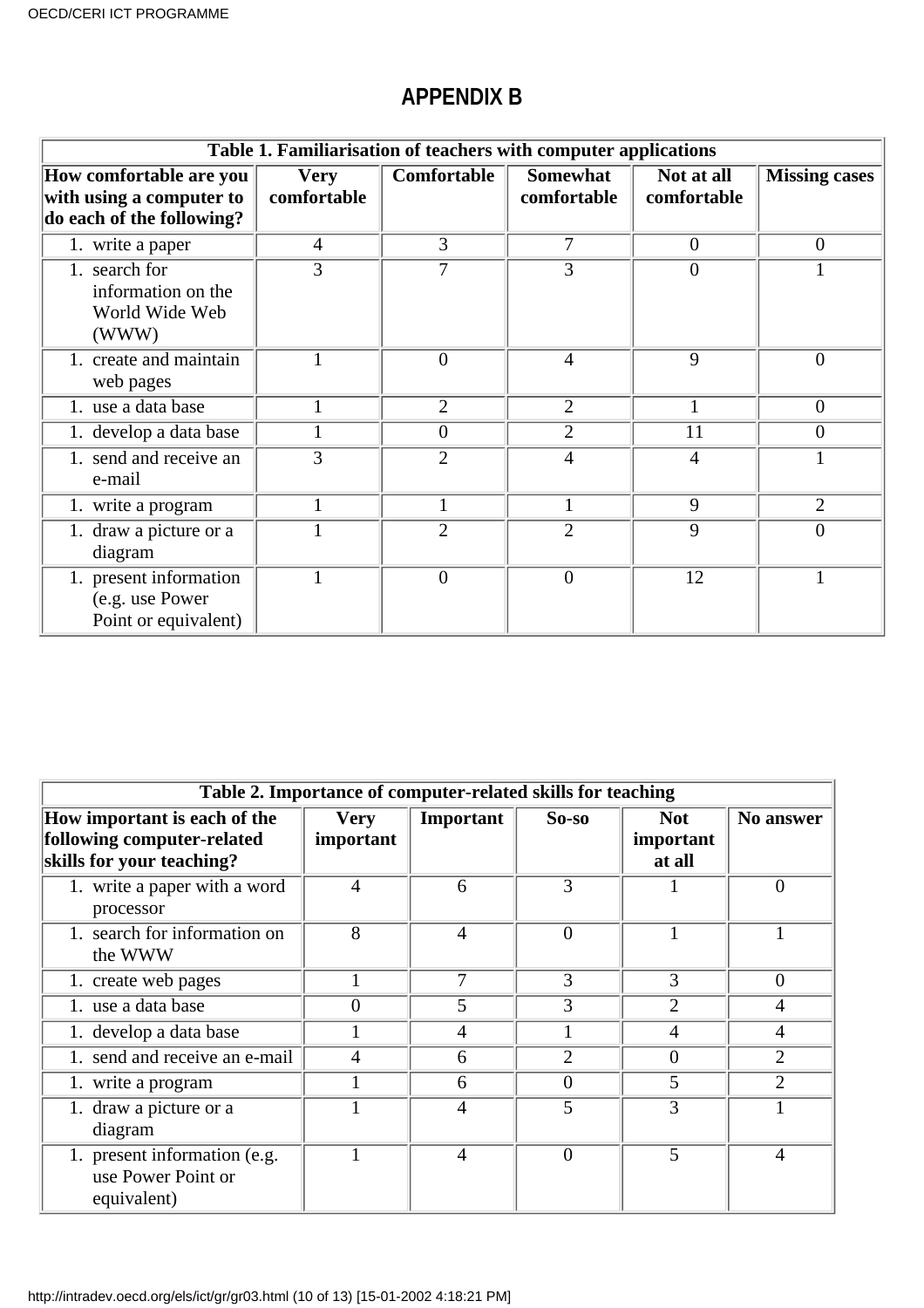| Table 3. Frequency of use of computer applications by the students                                                       |                                      |                                       |                       |                |                |  |  |  |
|--------------------------------------------------------------------------------------------------------------------------|--------------------------------------|---------------------------------------|-----------------------|----------------|----------------|--|--|--|
| During the past school year, how<br>often did your students on average<br>do the following for the work you<br>assigned? | <b>Several</b><br>times each<br>week | <b>Several</b><br>times each<br>month | A few times<br>a year | <b>Never</b>   | No answer      |  |  |  |
| 1. use the World Wide Web                                                                                                | $\overline{0}$                       | 3                                     | 5                     | 5              |                |  |  |  |
| 1. create web pages                                                                                                      | 0                                    | 0                                     | $\theta$              | 11             | 3              |  |  |  |
| 1. send and receive an e-mail                                                                                            | 0                                    | 0                                     | 4                     | 8              | $\overline{2}$ |  |  |  |
| 1. use a word processing program                                                                                         | $\boldsymbol{0}$                     |                                       | 4                     | 6              | 3              |  |  |  |
| 1. use a computer to play games                                                                                          | $\Omega$                             | $\overline{2}$                        | $\overline{4}$        | 6              | $\overline{2}$ |  |  |  |
| 1. use a spreadsheet                                                                                                     | 0                                    | 0                                     |                       | 8              | 5              |  |  |  |
| 1. use a graphics program                                                                                                | $\overline{0}$                       | 0                                     | $\overline{2}$        | 8              | $\overline{4}$ |  |  |  |
| 1. join in an on-line forum or chat<br>room                                                                              | $\overline{0}$                       | 0                                     | $\overline{2}$        | 9              | 3              |  |  |  |
| 1. use a presentation program (e.g.<br><b>Power Point</b>                                                                | $\overline{0}$                       | $\theta$                              | $\overline{2}$        | 8              | 4              |  |  |  |
| 1. use an instructional program<br>(including simulations)                                                               | $\overline{0}$                       |                                       | $\overline{4}$        | $\overline{4}$ | 5              |  |  |  |
| 1. other computer uses (specify)                                                                                         |                                      |                                       |                       |                |                |  |  |  |

| Table 4. Teachers ability to use computers                                       |      |      |      |  |  |  |
|----------------------------------------------------------------------------------|------|------|------|--|--|--|
|                                                                                  | Good | Fair | Poor |  |  |  |
| 30. How would you<br>$\vert$ rate your ability to use $\vert\vert$<br>a computer |      |      | 10   |  |  |  |

| Table 5a. Experiences and policies concerning ICT use                                                                        |               |                |                  |  |  |  |  |
|------------------------------------------------------------------------------------------------------------------------------|---------------|----------------|------------------|--|--|--|--|
| Answer questions 31-38 based on<br>experiences or policies from the last<br>school year                                      | <b>Yes</b>    | N <sub>0</sub> | <b>No answer</b> |  |  |  |  |
| 31. Was student computer use ever<br>evaluated for grading?                                                                  |               | 12             | 0                |  |  |  |  |
| 33. Did you create or modify a Web site<br>with any of the classes that you taught?                                          |               | 11             | 2                |  |  |  |  |
| $ 37$ . Did you participate as a student or<br>instructor in a virtual course through the<br>Internet/WWW?                   | $\mathcal{R}$ | 10             |                  |  |  |  |  |
| 38. Did you involve your students in<br>collaborative learning over the<br>Internet/WWW with students from other<br>classes? | 0             | 13             |                  |  |  |  |  |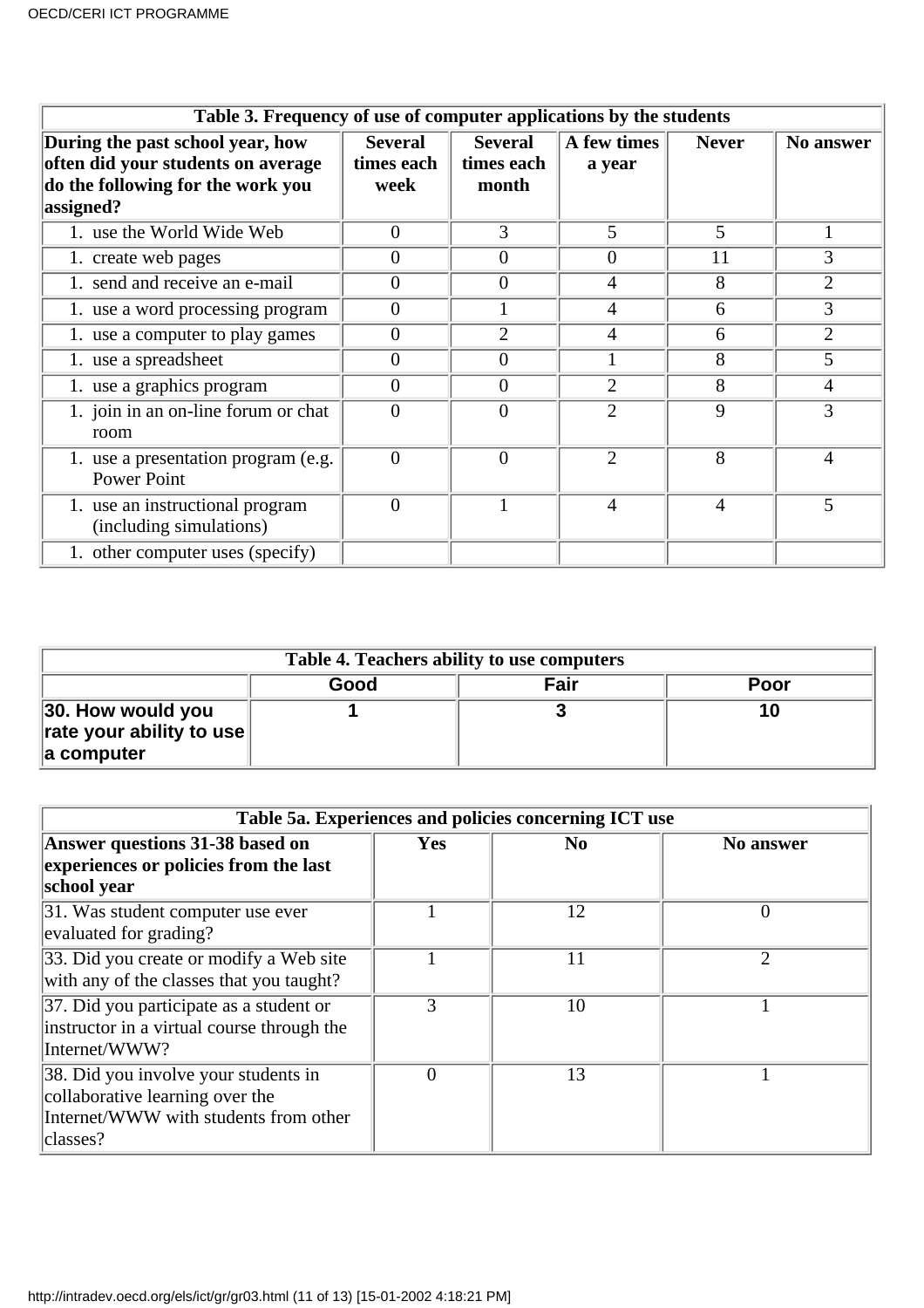| Table 5b. Experiences and policies concerning ICT<br>use (continued)                                         |                 |                             |                          |           |  |  |  |
|--------------------------------------------------------------------------------------------------------------|-----------------|-----------------------------|--------------------------|-----------|--|--|--|
| Answer questions 31-38 based on<br>experiences or policies from the last<br>school year                      | No restrictions | <b>Some</b><br>restrictions | Designated<br>sites only | No answer |  |  |  |
| 32. If you assigned WWW searching,<br>how much freedom did you allow<br>students in locating sites to visit? |                 |                             | 6                        | っ         |  |  |  |

| Table 5c. Experiences and policies concerning ICT use (continued)                                      |     |             |             |                    |           |  |  |  |
|--------------------------------------------------------------------------------------------------------|-----|-------------|-------------|--------------------|-----------|--|--|--|
| Answer questions 31-38 based on<br>experiences or policies from the last<br>school year                | All | <b>Most</b> | <b>Some</b> | <b>Very little</b> | No answer |  |  |  |
| 34. What portion of the computer use in<br>your classes was directly related to the<br>course content? |     |             |             |                    |           |  |  |  |
| 35. What portion of the computer use that<br>you assigned was done by students<br>individually?        |     |             |             |                    |           |  |  |  |

| Table 5d. Experiences and policies concerning ICT<br>use (continued)                                   |                            |                            |                                    |                                           |       |                            |  |  |
|--------------------------------------------------------------------------------------------------------|----------------------------|----------------------------|------------------------------------|-------------------------------------------|-------|----------------------------|--|--|
| Answer questions 31-38 based<br>on experiences or policies<br>from the last school year                | <b>Almost</b><br>every day | Several<br>times a<br>week | <b>Several</b><br>times a<br>month | $\mathbf A$ few<br>times a<br><b>vear</b> | Never | $\mathbf{N_0}$<br>computer |  |  |
| $\vert$ 36. If you have a computer at<br>home, how often did you use it<br>for preparing for teaching? |                            |                            |                                    |                                           | ∍     | 3                          |  |  |

| <b>Table 6a. Computer use for communication</b>                                           |     |    |           |  |  |  |  |
|-------------------------------------------------------------------------------------------|-----|----|-----------|--|--|--|--|
|                                                                                           | Yes | No | No answer |  |  |  |  |
| $\vert$ 39. Are you currently using<br>technology to collaborate with<br>lother teachers? |     |    |           |  |  |  |  |